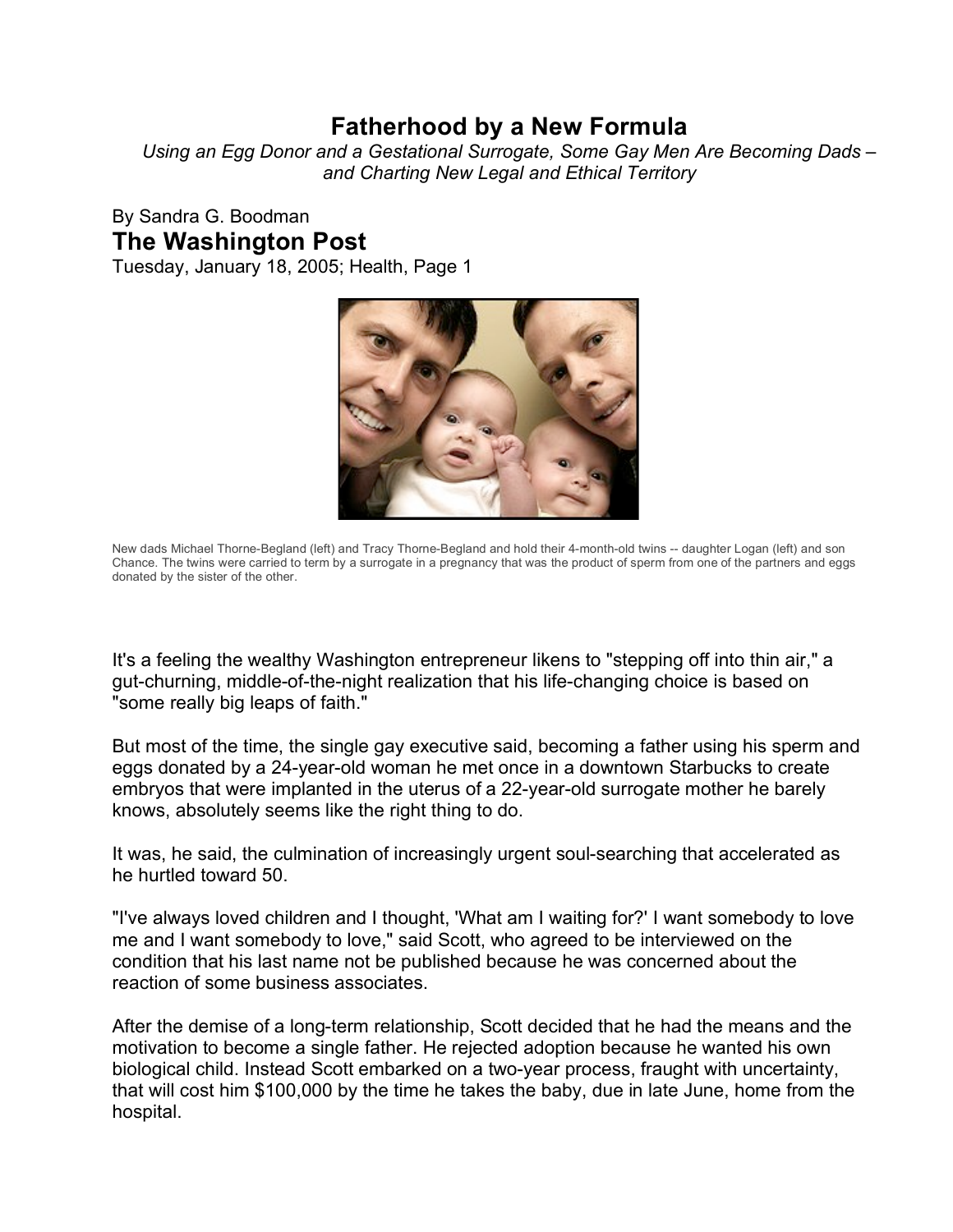Scott found his donor and surrogate through Creative Family Connections, a three-year-old law firm with offices in Tysons Corner and Bethesda. The firm often serves as a broker for would-be parents, finding both egg donors and surrogates and handling the associated legal work.

"We believe that everyone can build a family, and that's what we try to help people do," said the firm's founder, Diane S. Hinson. A Harvard Law School graduate, Hinson stopped practicing communications law to start the firm, a move she said was prompted by personal experience. Several years ago when she was single, Hinson adopted a baby, which she calls "the best thing I ever did."

For the past nine years, she said, many gay men who wanted to father children have gone to Growing Generations of Los Angeles, the country's oldest and largest agency that provides egg donors and surrogates exclusively for gay clients.

"I thought it was crazy for people to have to go to the West Coast to create a family and that there was a niche here," she said. While a few other lawyers in the Washington area recruit surrogates for clients, Hinson said, she knows of none who recruit egg donors as well.

Although sociologists agree that the number of gay parents has increased in the past decade -- a phenomenon dubbed the "gayby boom" -- no one knows by how much. Charlotte J. Patterson, a psychology professor at the University of Virginia who has written about the issue, estimates that about 1 million American children have a gay parent, but adds "the truth is that no one knows."

Some medical ethicists say that while the desire of gay men to father children is understandable, the technology required to create such children raises a host of thorny issues society has been slow to address. Few states, they note, have passed laws governing the practice of surrogacy or egg donation.

In the Washington area, all three jurisdictions allow egg donation. Surrogates are recruited in Maryland, because surrogacy contracts are illegal in the District and Virginia bars payments for surrogates.

Hinson said her practice has grown rapidly, mostly through referrals. About half of the firm's 25 current clients are gay; the rest are heterosexual couples. So far, one set of twins has been born on behalf of a gay couple; several surrogates are pregnant with babies they are carrying for gay men, including Scott.

Ethicists worry that the practice of buying eggs and renting a uterus raises questions about informed consent and potential exploitation that don't apply just to gay or single parents. They also worry that the child's best interests have been overlooked.

"Of course there are some people whose parents met drunk in the back seat of a car," said Arthur L. Caplan, director of the Center for Bioethics at the University of Pennsylvania,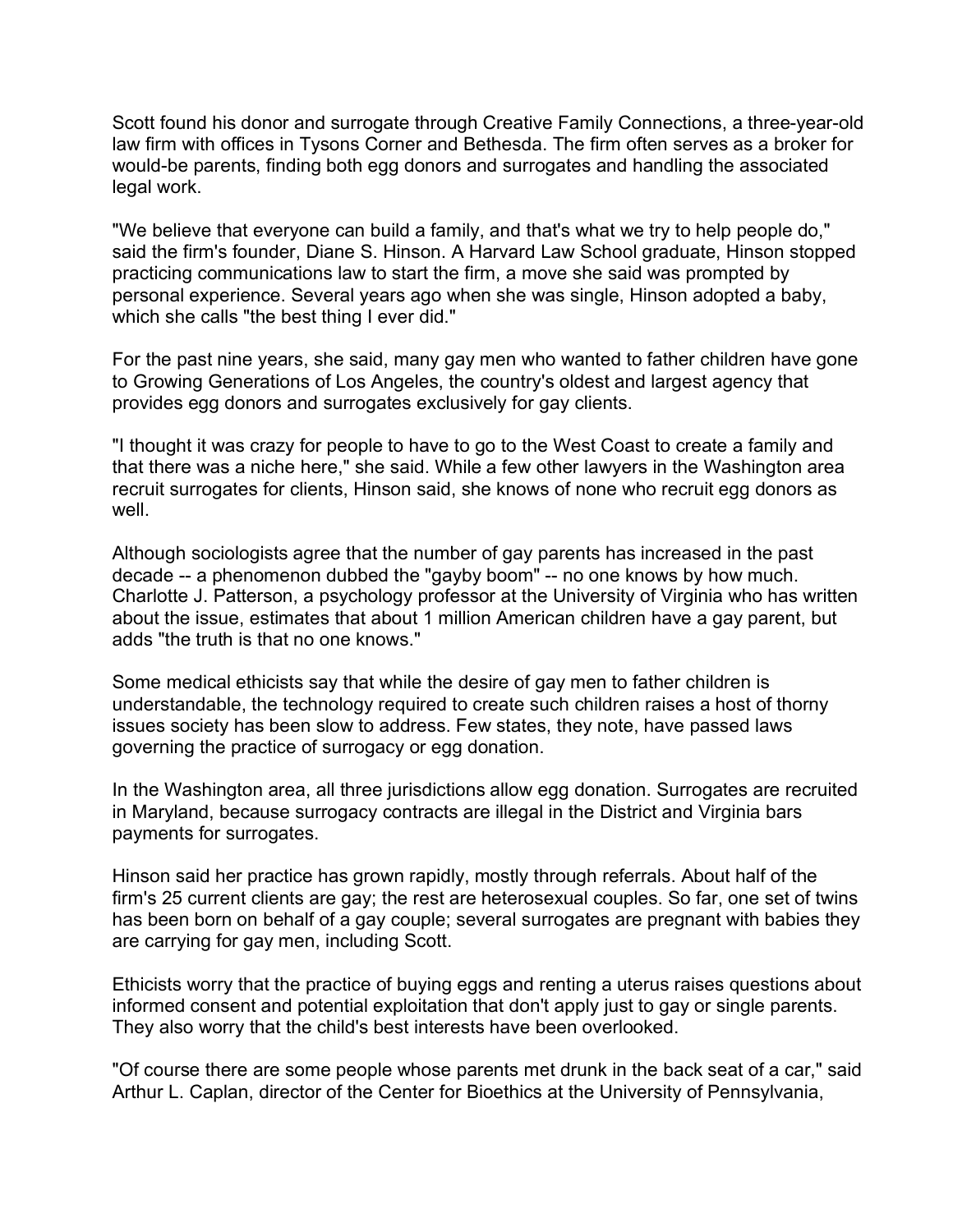noting that society doesn't impose regulations on people intending to become parents. "But when you have to use medical technology to create a pregnancy and have unusual social arrangements it raises more questions."

"It's not that I don't think gay people can't be good parents," he added. "But the key question is, 'Who's going to protect these children' " if a parent dies, becomes disabled or a relationship dissolves?

In the view of Lori B. Andrews, director of the Institute for Science, Law and Technology at Chicago-Kent College of Law, assisted reproduction has far outstripped regulation of it. "We have Model T laws trying to keep up with space age technology," she said. "There are plenty of legal land mines here."

Despite contracts that promise confidentiality to donors, Caplan and Andrews predict that in 20 years children created through anonymous egg or sperm donation will come looking for their biological parents, as did adoptees of an earlier era.

Hinson rejects such criticism. "I started off as a single mother by choice, and I don't think my child suffered for it, " said Hinson who has since remarried. "I'm a believer in nontraditional families. I think families come in all shapes and sizes."

### **Reducing Risks**

To minimize the possibility of future legal problems, Hinson said she works solely with gestational surrogates: The woman who gives birth is not the egg donor and has no genetic link to a baby.

Egg donors are usually paid \$7,500, while surrogates receive \$20,000 for a single baby and \$25,000 for twins. All expenses, including fees for outside lawyers to represent the interests of each woman, are paid by the prospective father. Egg donors and prospective parents are not told each others' last names to minimize the possibility of claims of custody or financial support.

Most egg donors, who range in age from 21 to 32, are recruited through ads in college or local newspapers. Scott's ad, which ran in The Washington Post's Express tabloid in September 2003, specified that he was looking for a "smart, fit and happy" donor with an "excellent personal and family health history."

Hinson recently placed an ad on behalf of an African American doctor searching for a minority egg donor while another male client wanted a donor who was "smart, fair-haired [and] tall."

Donors and surrogates are given a letter from the father explaining why he wants children. Hinson also requires that the father, donor and surrogate undergo medical and psychological evaluation.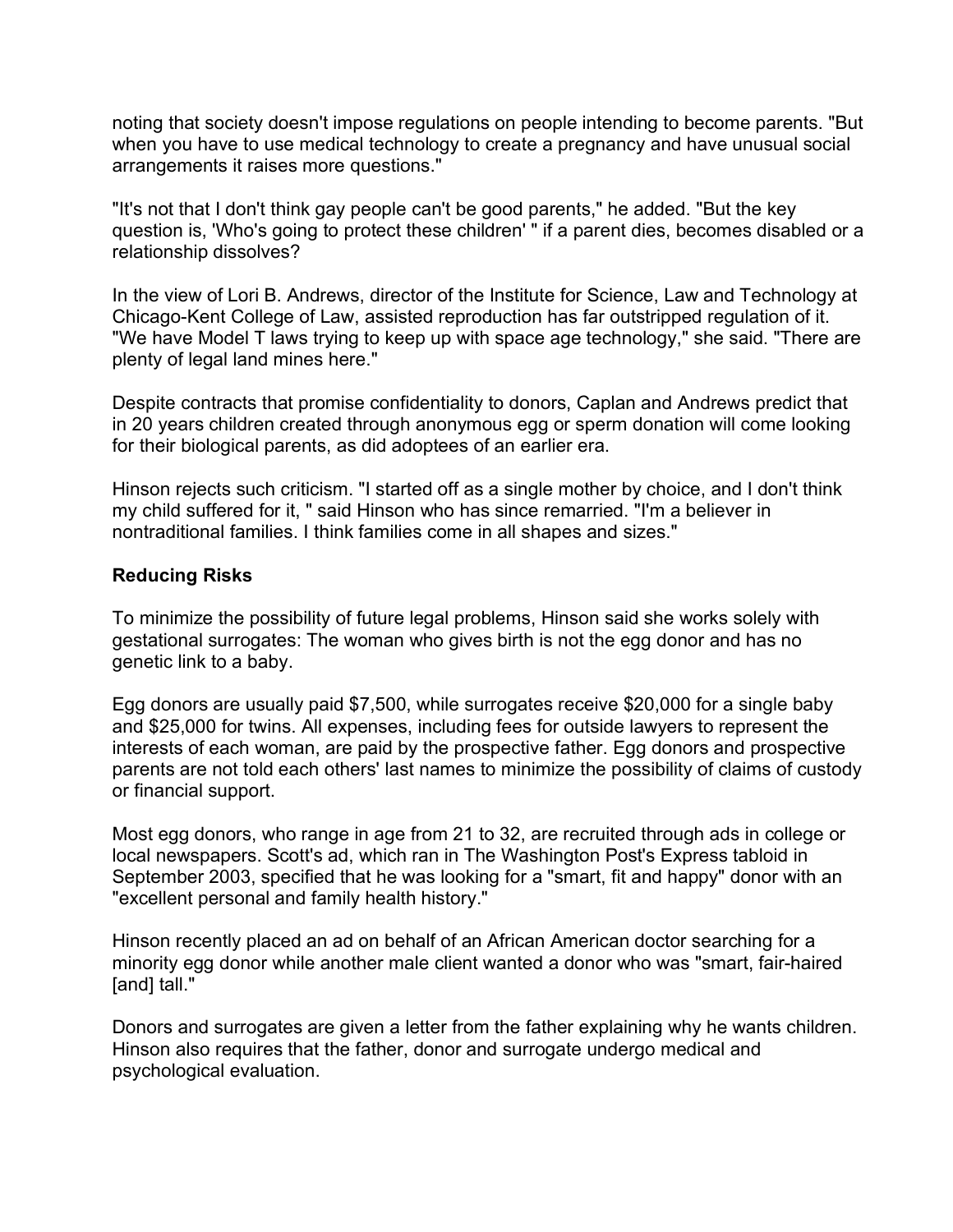Hinson or her partner accompanies clients to meetings with prospective egg donors, which are typically held in a Starbucks or Cosi coffee shop, chosen for their informality and proximity to Metro.

Those meetings are typically preceded by a telephone interview with a prospective donor as well as a reference check, acquisition of certified college transcripts and sometimes SAT scores. Applicants must submit a recent photo -- some fathers say they want a donor who resembles them or a relative -- and complete a 12-page questionnaire that asks them, among other things, to rate the condition of their teeth.

"It was very important to me to look the egg donor in the eye," said Scott, who met with five candidates. A 90-minute meeting at Starbucks, he noted wryly, is "not a lot to choose the mother of your child."

Surrogates are required to have had at least one successful pregnancy and to undergo two home visits -- the first by Hinson and her partner alone, the second with Hinson and the prospective parent or parents. The surrogates' 30-page contracts specify how much caffeine they can drink and which hair products they can use, and state that they are subject to random drug and alcohol testing. "Everything is negotiated," Hinson said.

Although legal agreements are essential to protect the parties, Hinson said, the relationships are based on trust: that the egg donor has accurately disclosed her medical history, that the surrogate won't smoke or drink and that she will name the father when she is admitted to the hospital to give birth, a crucial action that establishes paternity.

Penn's Caplan said he doubts such contracts are enforceable in most states.

The process is "much easier for lesbian couples," said Reston fertility specialist Fady I. Sharara, "because one of them just gets inseminated with donor sperm" and carries the pregnancy.

"In my book, just because they're gay doesn't mean they can't be parents," said Sharara, who counts Scott among his patients along with a gay physician who fathered twins five years ago. "These men are not trying to fool anybody, they're not in the closet. I think they're doing it in a very responsible way."

At least half of the gay men who consult him, Sharara said, don't make it past the initial consultation where they learn how expensive and time-consuming the process is.

Those who persevere, he said, "have researched this up the wazoo and have thought about it for a good five to 10 years before they get to me."

### **Making the Match**

Richmond lawyers Michael Thorne-Begland and Tracy Thorne-Begland said they decided they wanted children four years ago, shortly after their commitment ceremony.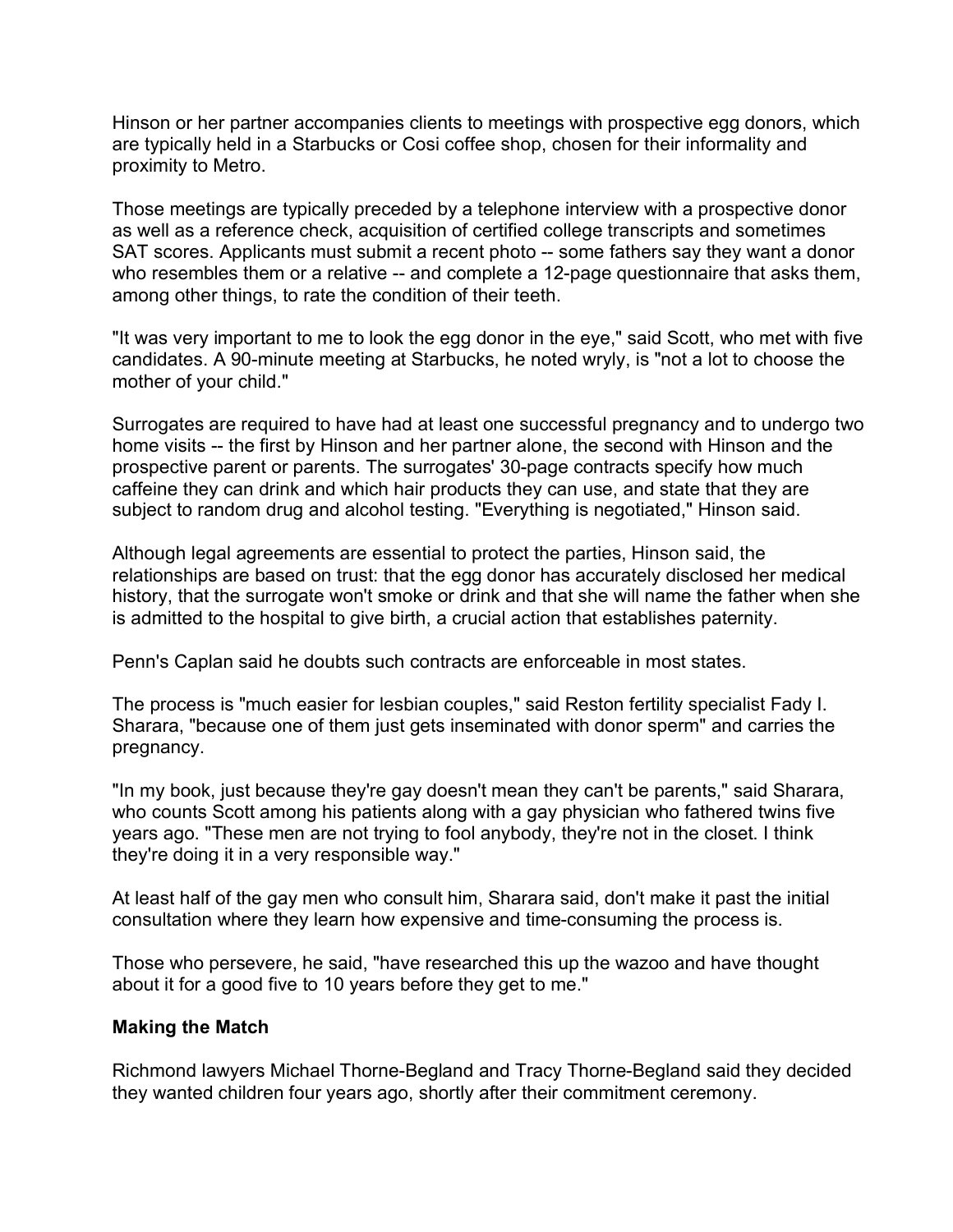"I don't know if it's a decision that's any different than a straight couple makes," said Michael Thorne-Begland, 35, who has been with his partner for 12 years. "We had the house, the dog and the white picket fence, and we decided we wanted to spend the rest of our lives together."

Michael Thorne-Begland's sister agreed to donate her eggs. After two prospective surrogates were deemed unsuitable for medical reasons, the couple turned to Hinson. She found Lori Berry, 39, a special education teacher who lives in Annapolis. Berry and her husband, who works in law enforcement, are the parents of 5-year-old triplets conceived after three years of grueling fertility treatments.

"Lori exceeded our wildest expectations in so many ways, " recalled Tracy Thorne-Begland, who is 38. "We were really comfortable that she was going to take care of our children the way she took care of hers."

Another reason both men said they trusted Berry, a trim, poised woman who exudes a reassuring competence, is that she was adamant that she wanted no more children. They were also encouraged when she told them her best friend in high school was gay.

Berry said her struggle with infertility, uncomplicated pregnancy and the unusually good health of her triplets, who have none of the problems common among multiples, motivated her to become a surrogate.

"I felt it was time to give something back," Berry said. "I went in with the mind-set of 'This is yours, I don't want any more kids,' " she said. She said she still felt that way after Logan Ann and Chance Dixon Thorne-Begland, each weighing about seven pounds and born fullterm, were delivered by cesarean section Oct. 20 at Anne Arundel Medical Center.

Her children, she said, understood her explanation that she was carrying what they call "the babies" for two daddies because they didn't have a mommy to do it. "They were thrilled and told their whole kindergarten class about it," Berry recalled.

For nearly every doctor's appointment, Berry said, the fathers drove up from Richmond to accompany her. None of her doctors, she said, seemed fazed by the unorthodox arrangement.

"They're great guys and they'll make great parents," said William J. Sweeney, a high-risk pregnancy specialist in Annapolis who treated Berry.

About two months before the twins were due, Tracy Thorne-Begland said he called Anne Arundel Medical Center to make arrangements. He secured two hospital rooms -- one for Berry, so the triplets could visit easily, the other for the new fathers and babies.

"The hospital was perfect. They even had the paperwork filled out correctly," said Tracy Thorne-Begland, a pioneer of a different sort in an earlier life. In May 1992 as "Top Gun"